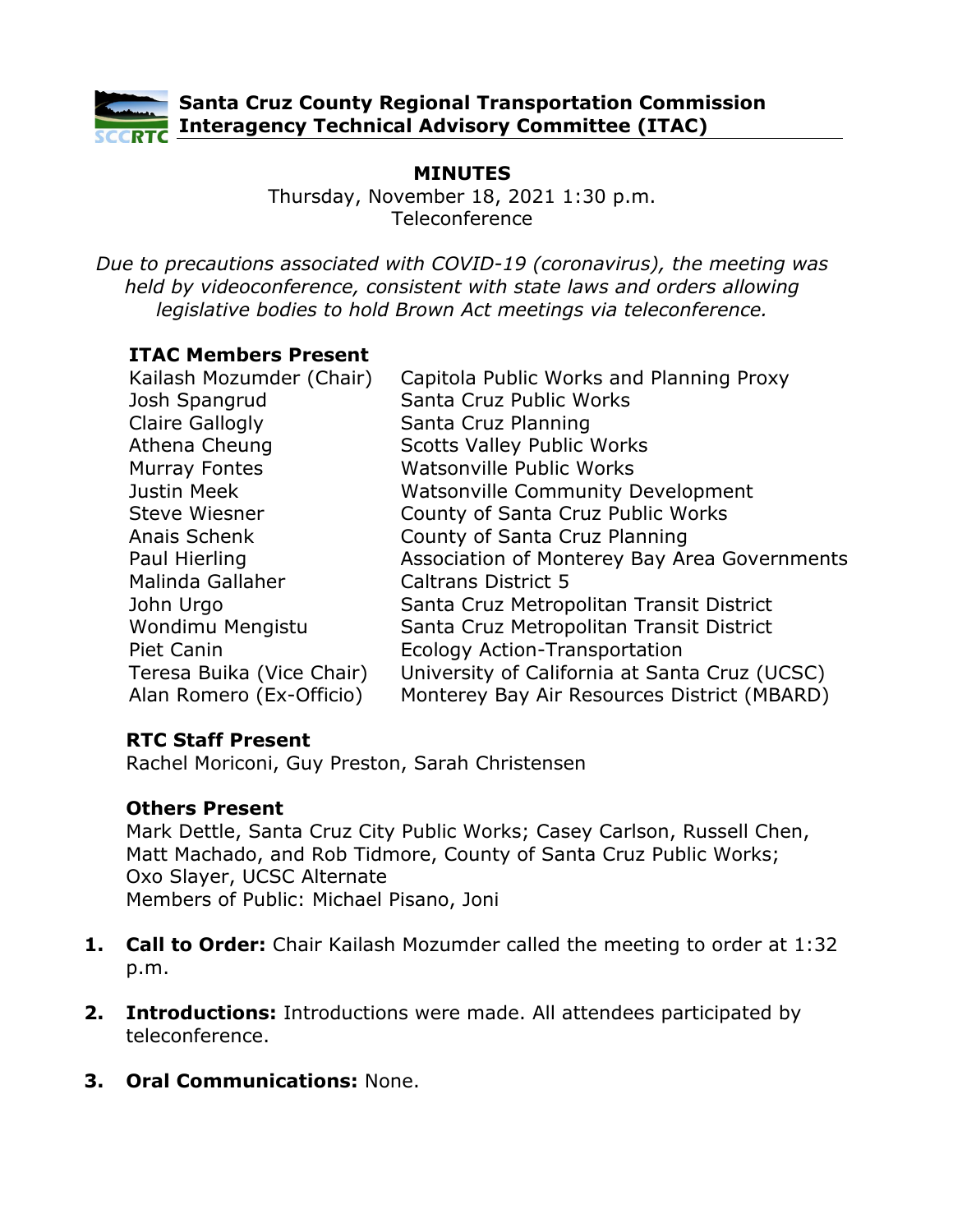**4. Additions, deletions, or changes to consent and regular agendas:** Chair Mozumder moved Item 9 ahead of Item 8.

### **CONSENT AGENDA**

- **5. Approved Minutes of the September 23, 2021 ITAC meeting**
- **6. Received RTC Meeting Highlights**
- **7. Received Notice of SCCRTC online system for utility and right-ofentry on the rail corridor**

*The Committee approved a motion (Fontes/Gallogly) approving the consent agenda (15-0), with Wiesner, Mozumder (public works and planning proxy), Spangrud, Cheung, Gallogly, Fontes, Schenk, Meek, Urgo, Mengistu, Gallaher, Buika, Canin, and Hierling voting yes by roll call vote.* 

## **REGULAR AGENDA**

## **9. 2021 Consolidated Grant Program – Preliminary Recommendations**

Rachel Moriconi, RTC, presented preliminary recommendations for programming \$10.7 million in State Transportation Improvement Program (STIP), Surface Transportation Block Grant Program/ Regional Surface Transportation Program Exchange (STBG/RSTPX), Coronavirus Response and Relief Supplemental Appropriations Act of 2021 (CRRSAA), and federal Highway Infrastructure Program (HIP) funds and solicited input from the committee. For projects recommended for partial funding, Ms. Moriconi reported that implementing agencies have indicated that they would be able to reduce the scope of their projects and/or would utilize other funds to implement projects. She noted that the preliminary recommendation leaves \$500,000 available for programming to priorities identified by committees or the RTC board.

Matt Machado recommended \$0 be programmed to METRO, Lift Line, and Highway 1 projects and reduced funding for planning, programming, and monitoring (PPM) and that those funds instead be programmed to County resurfacing projects. Several members expressed support for the staff recommendation, recognizing funding is insufficient to fund all of the projects and the range of projects that are eligible for funding.

Steve Wiesner made a motion that the ITAC recommend the RTC program \$500,000 currently unallocated to Alba Road resurfacing, prior to considering the staff recommendation. The motion failed due to lack of a second.

Murray Fontes/Claire Gallogly made a motion to support the staff recommendation. Piet Canin requested a friendly amendment to split the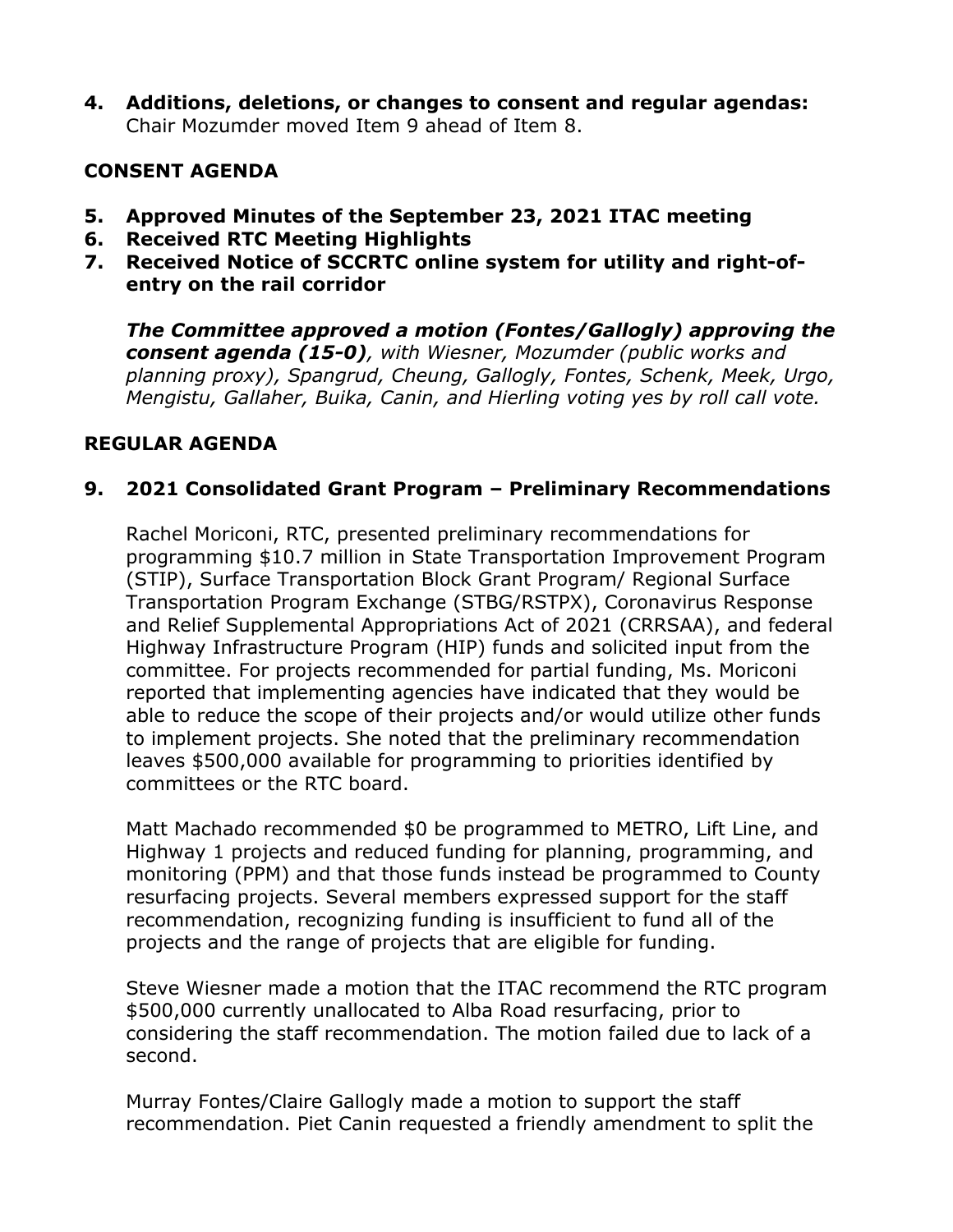\$500,000 balance between the Bike Challenge, San Andreas Road and Old San Jose-Soquel Drive resurfacing, consistent with the Bicycle Committee's recommendation. The amendment was not accepted by Fontes/Gallogly. Steve Wiesner requested a friendly amendment to program \$500,000 currently unallocated to Alba Road resurfacing, which was accepted by Fontes/Gallogly as part of the motion.

### *The committee unanimously approved a motion (Fontes/Gallogly) recommending the RTC program funds to projects identified in the preliminary staff recommendation, plus \$500,000 for Alba Road*

*resurfacing (12-0), with Wiesner, Mozumder (2), Cheung, Gallogly, Fontes, Schenk, Meek, Urgo, Mengistu, Buika, and Spangrud voting yes by roll call vote. Members Gallaher, Canin, and Hierling abstained.*

Guy Preston appreciated the committee for its input and unanimous recommendation, he noted that funding needs continue to exceed available funding, as demonstrated in the draft Regional Transportation Plan (RTP), and he encouraged agencies to leverage other sources.

*2:40pm Members Mengistu and Urgo left the meeting.*

### **8. Status of transportation projects, programs, studies and planning documents**

Representatives from ITAC member agencies provided updates on projects, programs, studies and planning efforts.

Santa Cruz Public Works & Planning – Josh Spangrud reported that construction has restarted on the Highway 1/9 project. Construction will be starting for the San Lorenzo River levy path lighting project (Water St to Highway 1) and the West Cliff Drive storm damage repair project at Chico. Plans and specs are complete for the Chestnut Street project. Claire Gallogly reported the regional bikeshare program vendor is expected to be selected and to start in Spring/Summer 2022. Mark Dettle announced that Nathan Nguyen is the new Assistant Director and City Engineer.

Watsonville Public Works – Murray Fontes reported that construction on Airport Blvd. is expected to be completed by the end of the year. He noted that the city also applied for a Caltrans planning grant for a citywide Active Transportation Plan. He reported that completion of construction of pedestrian facilities on Lincoln St near Watsonville High School is delayed due to supply chain issues/delivery of materials, such as lights. Watsonville anticipates applying for Cycle 6 Active Transportation Program (ATP) funds the Lee Road trail project.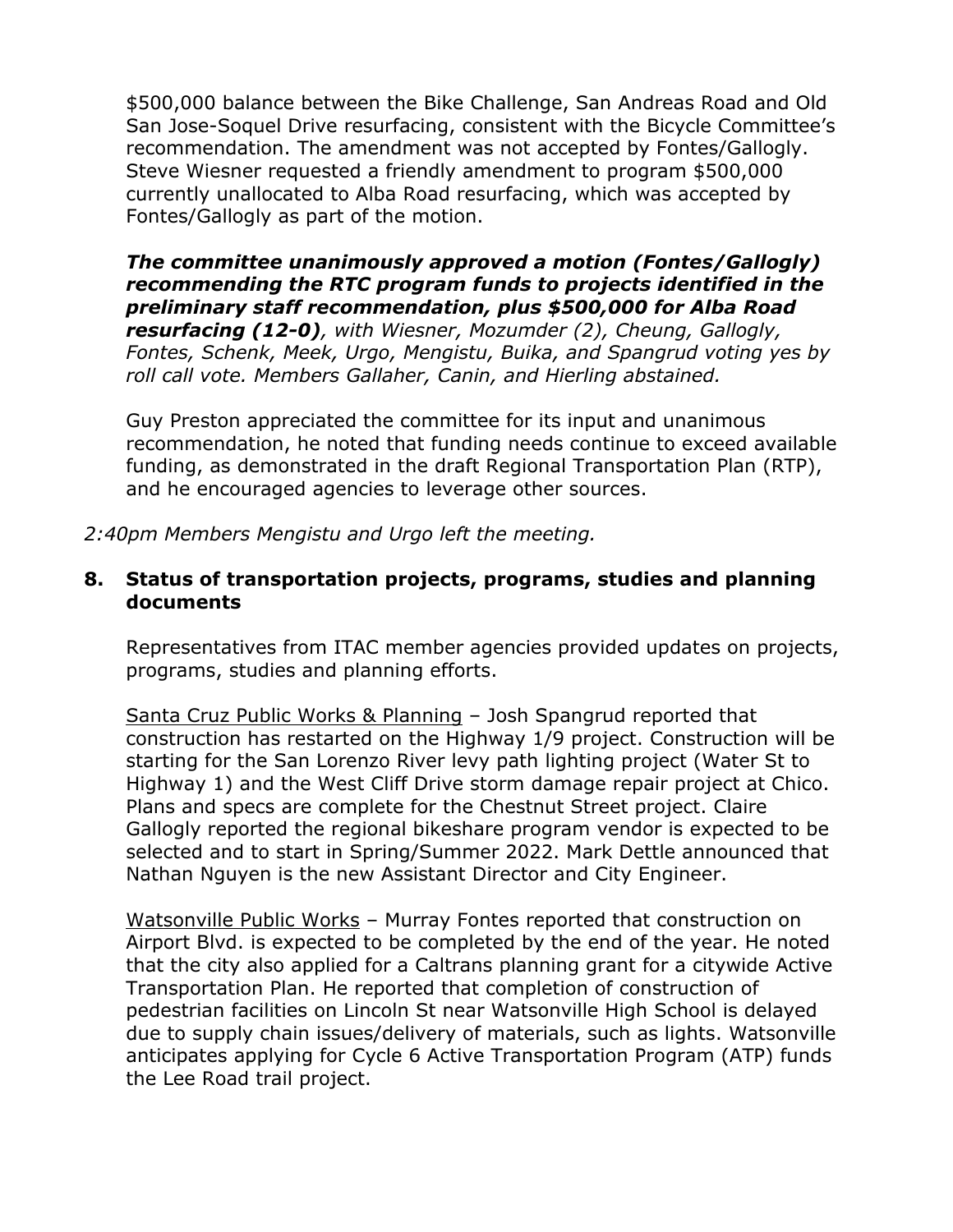Watsonville Community Development – Justin Meeks reported they have been identifying bike share parking locations. City staff has been meeting with Caltrans to identify changes that could be made on SR152/Main St.

UCSC – Teresa Buika expressed excitement on progress on the bike share program. She noted traffic, parking numbers, and transit ridership is down and classes with over 150 students meeting online.

County of Santa Cruz Public Works – Steve Wiesner reported the Soquel Drive Buffered Bike Lanes and Congestion Mitigation Project is at about 65% design, with public meetings expected in January. Construction continues on the Soquel Adaptive Signal Project in Soquel Village. He noted the County is also awaiting delivery of materials, such as RRFBs, for several crosswalks. Half of 2016/17 storm damage repairs have been completed, but there are still over 90 locations left, with several locations in San Lorenzo Valley (SLV) under construction. Fire recovery – including new guardrails – is ongoing. Started construction of a new sidewalk and crosswalk near Rio Del Mar Elementary School. The County is gearing up to implement its 2022 Measure D program, including Buena Vista Dr. The County anticipates applying for an Active Transportation Program (ATP) grant for Green Valley and Holohan Road. Rob Tidmore reported that the County is soliciting input on the Notice of Preparation of an environmental impact report for Segments 10/11 of the Rail Trail.

County of Santa Cruz Planning: Anais Schenk reported that the Sustainable General Plan update is scheduled to be released in early 2022, which includes code updates. The County Active Transportation Plan technical advisory committee will meet in October, with a draft project list and plan under development which takes into consideration considerable input from the community. The County is also working with AMBAG on the Regional Housing Needs Assessment (RHNA) and housing element, taking into consideration infrastructure needs associated with new housing.

Capitola – Kailash Mozumder reported that the  $41<sup>st</sup>$  Avenue adaptive signal project is under construction.

Caltrans District 5 – Malinda Gallaher noted updates on Caltrans construction projects were included in the packet. Local assistance is working on the Clean California Program. Local Assistance is also going to be rolling out trainings and other tools to help agencies implementing projects.

Ecology Action - Piet Canin reported they are working with the County to solicit input on the draft Santa Cruz County Active Transportation Plan. The October Bike Challenge wrapped up and Ecology Action is working with the City of Santa Cruz on its downtown e-bike rebate program. He noted